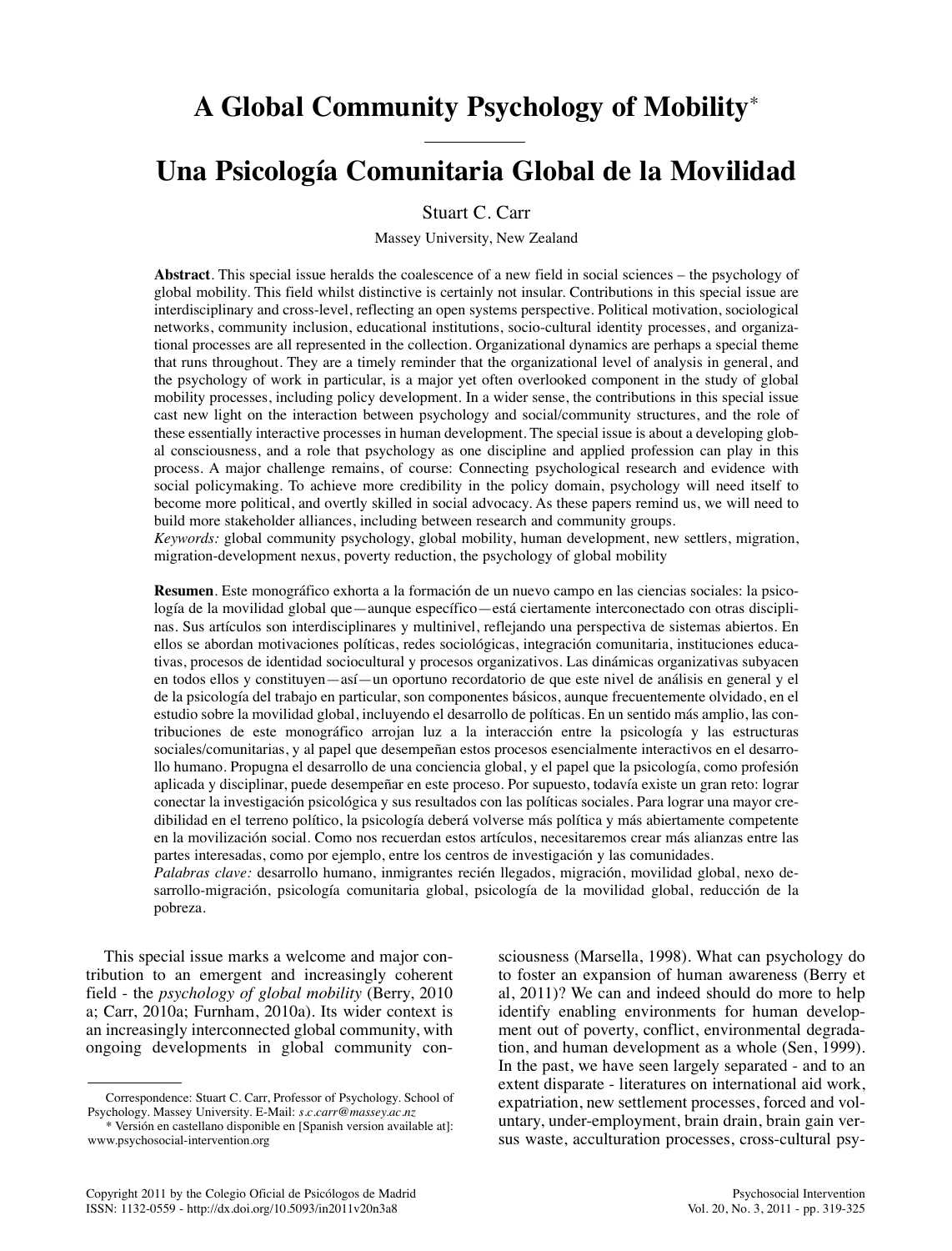chological adjustment, and community inclusion. Now it is time for synthesis. The contributions in this volume are refreshingly integrated. To take one example, a key quality that links them all together is a combined *stakeholder* approach (Phillips & Freeman, 2003). Mobility invites the metaphor of a journey, because it brings people into contact with each other. It reflects a multi-level, *systems* view of global mobility (Senge, 2006). Systems themselves entail a range of diverse perspectives, which are nevertheless complementary. A complementariness of diverse perspectives is perhaps what ultimately makes this journal issue truly "special."

## **Political perspective**

A received wisdom about global mobility behaviour is that it is driven by the "pull" of macro-economic forces, and in particular by potentials to earn higher wages in labour markets abroad compared to labour markets at home (Brown & Connell, 2004). Yet global mobility is often motivated by much less macro-level, "push" factors at home, e.g., at work in local organizations (Carr, 2010b). One of the most neglected yet salient of localised push motives is addressed in the article on "brain drain" from lower- to higher-income countries, within the medical and health care sector (MacLachlan, Mannan, & McAuliffe, 2011). Benjamin Siankam critically examines the metaphors used by policy-makers and researchers, who are trying to understand mobility among health professionals (e.g., between sub Saharan Africa and the United States). Metaphors like "brain drain" imply a simplistic model of human motivation. Its "homo economicus" model implicitly assumes that people are essentially passive, amoral and quite selfish. Health professionals by implication are inexorably lured away from needy home constituents; even though they endure conditions of extreme poverty, health crises like HIV, and acute shortages of local health carers.

An alternative model is homo politicus, with its set of dispositions and motivations that are significantly more agentic, cognisant of political power, morally aware, and responsive (MacLachlan et al, 2010). The evidence for such alternative conceptions comes from Siankam's interviews in the paper, with doctors who have relocated to the United States, from countries in sub Saharan Africa. Their narratives are revealing. They show socio-political structures in play, and active resistance against them. This includes vocational streaming into medicine despite preferences for other careers, and condemnation of structural adjustment programs that have made real health care often impractical. Against a backdrop like this, including both career and moral frustrations, mobility can be reframed as an assertion of freedom. Moreover, the loyalty to people 'back home' has not been broken, the drain far

from complete. Case illustrations include for example two brothers, who have used their medical practices in the United States to forge a global community alliance. The alliance has built a successful clinic in Kenya, which helps prevent and treats HIV and other illnesses, on average for 1200 patients each month.

Social achievements like this might not have been possible if the protagonists had simply stayed at home. Via global mobility, community spirit and agency have in this case (and others) prevailed over political (and economic) constraints. Viewed anew, political forces are powerful factors behind decisions to leave one's home country, family and friends (Jackson et al., 2005). They are just as salient as economic gain (Narayan & Smyth, 2003). In keeping with that narrative, the paper concludes with a call for *researchers* to do the same, to step outside their/our comfort zones and embrace other perspectives.

## **Sociological perspective**

Political participation is one of several themes in a paper on "migrant" workers' communities, in the cities of China. Across China's urban metropolises, these communities have fuelled economic growth. An important paper by Professor Qingwen Xu and colleagues focuses on their social networks. As such, the paper is more "sociological" than "psychological" social psychology (Stolte et al, 2011). The paper complements related research on "forced mobility" (Ager & Ager, 2010). Literature to-date has included more on armed conflict and disasters as motivators of mobility behaviour (Miller, 2010). By comparison, new settler populations in urban metropolises are substantive. Precise figures are hard to come by, but internal mobility in China and India alone outnumbers international new settlers, estimated at 214 million people globally (International Association for Migration, 2009). As early as 2001, across China and India together, there were more than 400 million "internal migrants" (King, Skeldon, & Vullnetari, 2008).

A frequent characteristic of internal mobility is the search for better employment, an aspiration for "decent work" (Njonkou, 2008). *Finding* such work is a salient motivator of mobility, linked for example to vocational and social inclusion (Inkson & Thorn, 2010; Maynard, Ferdman, & Holmes, 2010). The researchers in this innovative study used an intriguing way of gauging social connectivity: *Bainian* networks. These are activities undertaken during Chinese New Year, e.g., visiting family members, sending cards, and transmitting text messages that extend New Year greetings. The researchers asked the respondents about their bainian networks among family and friends. They included their jobs (do they have friends who are teachers, entrepreneurs, party leaders; and do they work in small businesses, joint ventures, government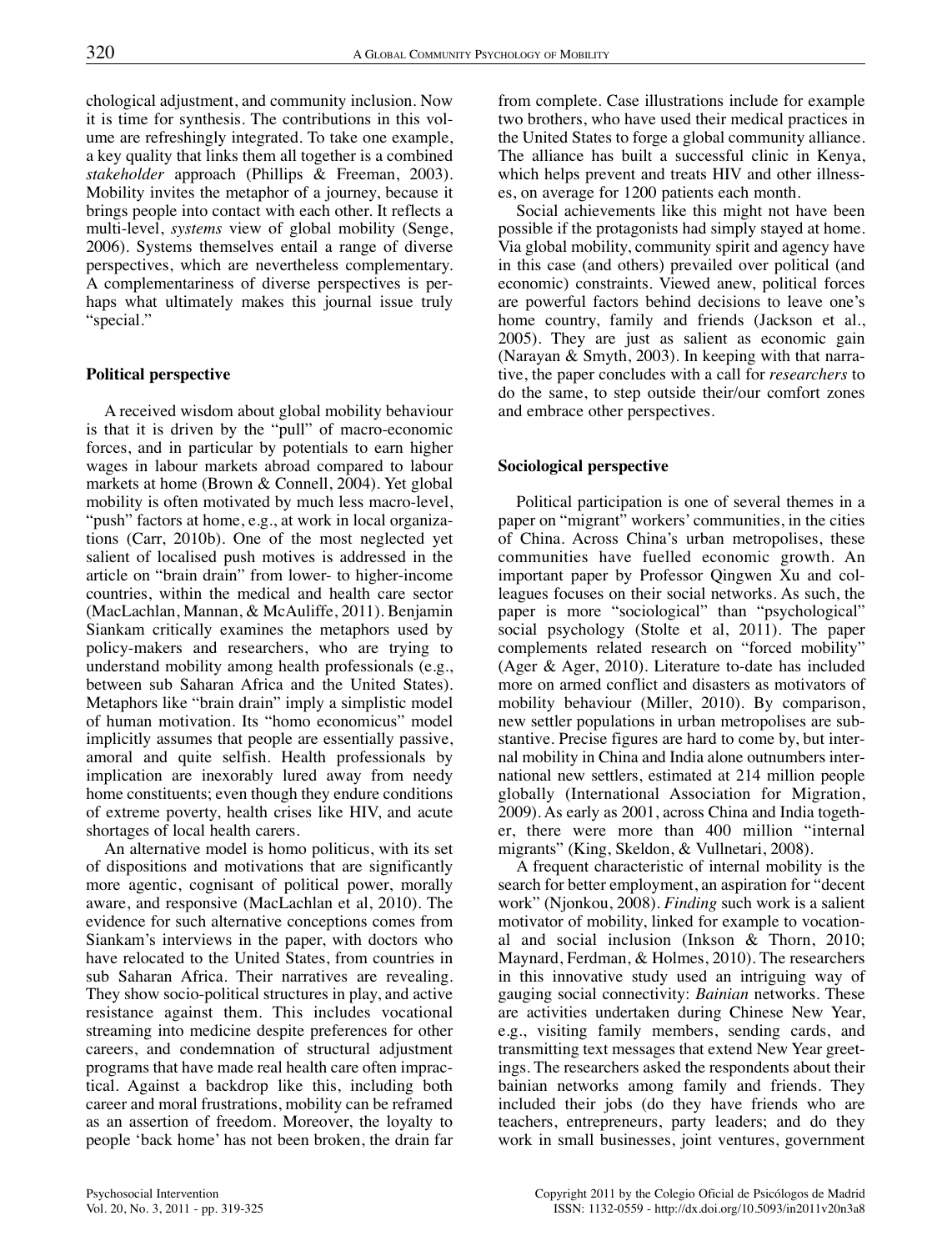departments). This measure thus enabled the researchers to create occupationally-relevant, locallyaligned indexes of connectivity.

Consistent with this focus on diversity in social capital, the analysis did not stereotype its subject-matter. It allowed, and actively scanned for, variety between groups. These groups emerged in the data as distinctive clusters or segments. They included for example "traditional migrants" (unskilled, young, single or married), "new generation" (both genders; being highly educated and married), "wives" (largely supporting familial roles), "young female" (skilled, working or looking for decent work) and "older migrants" (beyond retirement age, with low income). Moreover, the analysis revealed significant differences between the segments. For example, clusters with the most education (young female and new generation) had the widest social/organizational networks. This finding suggests that education beyond the national minimum (9 years) is a crucial facilitator of occupational and social inclusion.

Importantly, there were no strong differences between the segments on life satisfaction and on political participation. The authors interpret this to mean that "life satisfaction" may not be a terribly meaningful concept for people in this context, whilst political participation may be influenced by strong situational/structural barriers such as access to equal pay, services, and occupations (*hukou*). Such barriers may foster solidarity among new settlers *despite* the sociological differences that were found. A core issue for China's rural-urban mobility, therefore, is enabling both educational and occupational environments for maximal human development (Sen, 1999).

#### **Community perspective**

What do the *host* communities think about the causes and consequences of mobility? Globalization has lowered institutional barriers to mobility, for example in and out of Eastern Europe. Rising aspirations have also however created opportunities for human traffickers. They take advantage of people's rising aspirations for a better life elsewhere, frequently for example selling them into bonded work, sexual slavery, or other forms of dominance and disadvantage. A timely paper by Jill Robinson explores the views of Moldovans in Eastern Europe, and compares these with institutional discourse and understandings. Communities are potential allies against the scourges of trafficking. Garnering their support through learning about their understandings requires policy-makers to appreciate everyday perspectives on trafficking, in the local community. Without this community perspective-taking, social policy may eventually lose touch with its own constituents in the community, its potential "end-users" (Nickerson, 1999).

At the grass-roots, community level people knew about, and had been affected by, human trafficking for prostitution, organ donation and illegal adoption. Like the policy-makers, they were aware of the macro reasons for trafficking statistics, such as poverty and unemployment, the promise of wealth elsewhere, and the demand there for cheap labour, including in sex work. However, they were also - according to the empirical evidence - knowledgeable about the micro and mezzanine drivers of trafficking. Their understanding included close-hand people being cheated on immigration fees; and of being sold into prostitution to cover a partner's debt. Included too was knowledge of corrupt officials within the government - a finding that highlights the importance of governance and work behaviour, in local institutions.

Overall therefore, unlike their counterparts in Universities, and governmental or non-governmental organizations, the general public tended to include a range of micro-level causes and attributions, and to include a range of possible attributions for the issue, and its potential solutions. An enduring point here is that policy-makers have a particular world view of their own. Connecting social policy with workable practices may depend on *extending* that understanding, to include everyday stakeholders, across the local community. Tackling corruption and criminalizing solicitation may have a viable foundation in public support. In that sense, research can be used to help educate policymakers, about how to align community development policy with local perspectives, to design sustainable, preventive, and successful social policy.

#### **Educational perspective**

Host communities matter. Indeed, concepts like "stereotype threat," from the social psychology of prejudice and discrimination (Steele, Spencer, & Aronson, 2002), suggest that community norms sometimes impact negatively on new settlers' wellbeing (Marsella & Yamada, 2010). In their paper probing the mental health of first-generation adolescent new settlers in Northern Italy, Dr. Cristini and colleagues tested the linkage between felt discrimination and depression. As expected, they found a significant linkage between felt discrimination on the one hand and depression on the other. However the paper went further. It explored a range of variables that have the potential to counteract essentially negative linkages. Variables sampled included support from teachers in school, from schoolmates, and perceived support for multiculturalism in the school itself. The researchers measured important variables from acculturation theory (Berry, 2010b). These included social identification, with both home and host cultures in these new settlers' environment.

The taking of these measures enabled intriguing linkages between them to be examined. A key finding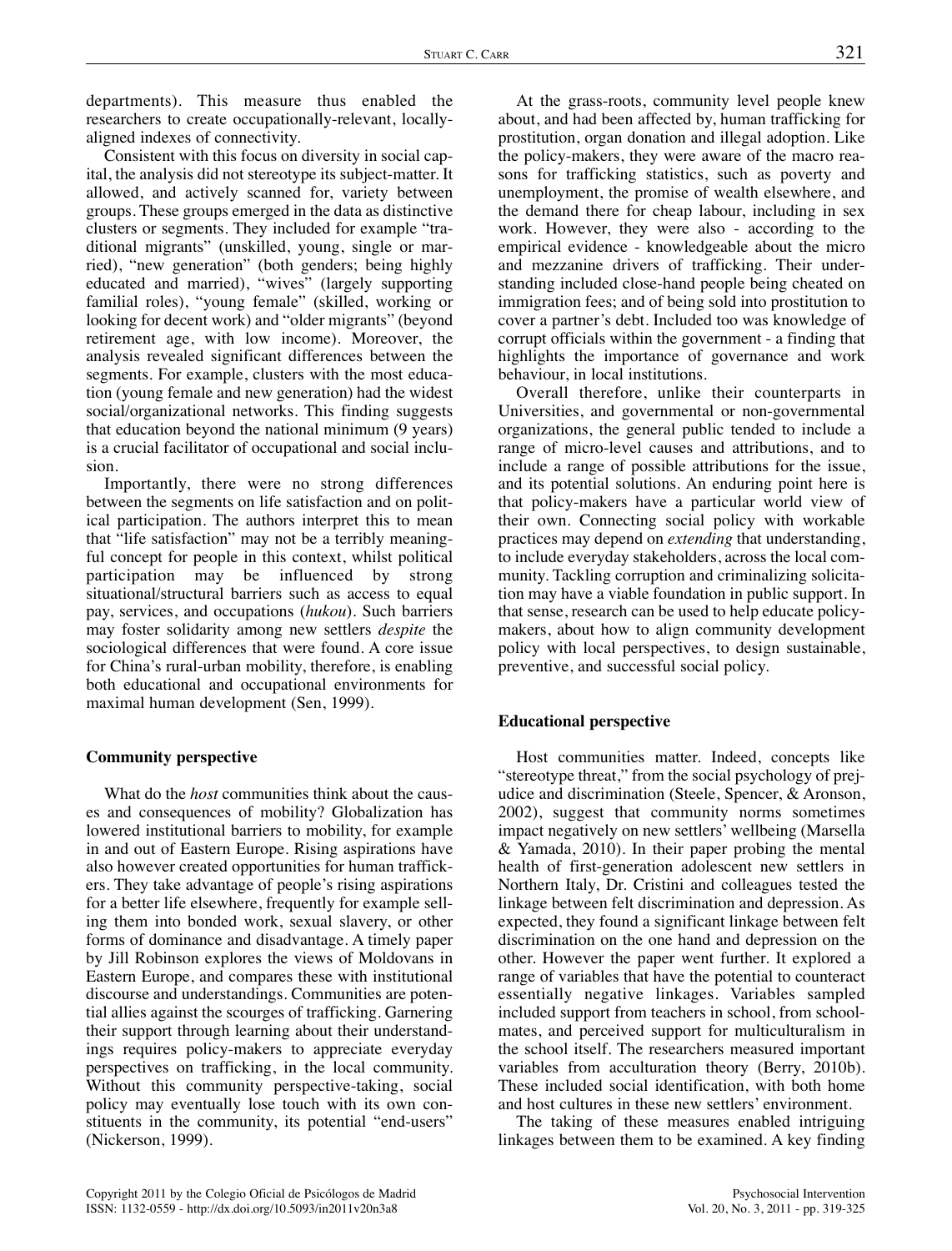was that support from teachers was the one statistically significant predictor of depression levels. Greater support from teachers was significantly associated with lower levels of depression, all else being (statistically) equal. What the authors infer is that teachers may be important counterweights to fighting prejudice and discrimination. They can support new settlers in the classroom, and possibly educate their peers in a socially inclusive, acculturative sense. Teachers themselves can also be trained to provide such supports.

This study is a timely reminder that schools are organizations. Their employees - teachers - play a very important role in processes of socialization (Tumwebaze & MacLachlan, 2012). Social psychology has studied the role of schools in the reduction of prejudice and discrimination (http://www.jigsaw.org/ articles.htm). Cross-cultural psychology has studied teachers as conduits of cultural values (Schwartz, 1997). Their role may be particularly salient during the identity searches of adolescence among new settlers. This new study shows that teachers may have a key role to play in the management of identity-related prejudice, discrimination and wellbeing, *among new settler youth*. The paper ends with a call for more applied attention to be paid to the specifics of 'how' teachers can help. It is a reminder of the importance of education, and specifically classroom leadership, in global mobility.

## **Developmental perspective**

Global mobility is part of a wider educational process – human development (Carr, 2010c). Acculturation and culture shock are focal points in such human development processes (Berry, 2010a, b; Furnham, 2010, a, b). In the paper on acculturation and adaptation in this special issue, Jaimee Stuart and Colleen Ward focus on the negotiation of cultural identity. John Berry and others have argued that these essentially dynamic processes are central to successful acculturation outcomes, at individual, group and societal levels (Berry, 2010a). Stuart and Ward's paper goes one step further, by casting light on 'how' multiple identities combine and sometimes integrate during acculturation among Muslim youth in New Zealand/Aotearoa.

As well as being conceptually innovative, by focusing on dynamic process, the paper adopts a holistic mixed methods approach, incorporating a blend of workshops, thematic analysis, projective mapping, survey and focus groups. The paper also adopts a positive rather than psychological deficit perspective, by measuring processes of success, including success at identification.

Overall, the findings converge on several key ideas. First, that success is often a question of achieving an integrated balance between different forms of identity, e.g., past and present, religious and cultural, family and community, or global and local (Carr, 2004). Broadly speaking, this finding about the import of balance is in line with recent acculturation theory in general, and the style of integration in particular (Berry, 2010b). In addition however, the use of mixed methods themselves revealed that act of balancing global and local identity can be achieved through what systems theory calls "equifinality," namely different pathways to the same goal – integrated balance (for a wider discussion of systems theory, Senge, 2006).

There were at least three distinct strategies for coping with transition and development. First is alternating between one identity and another using contextual markers or cues, for instance donning a suit for work and traditional garb for the home. Second is blending orientations into one, a hybrid process of identification in which balance is achieved by choosing different elements from each identification source, e.g., embracing traditional spirituality alongside modern technology and conveniences. Third there is minimizing differences, a process in which the sense of self is maintained over different situations, an overarching identity in which different repertoires are constructed as surface variations.

Processes like these remind us that in acculturation, as in global mobility as a whole, one size does not fit all, and that diversity takes different developmental forms. The challenge, and ultimately in fact opportunity that the research signals, for policy-makers, researchers and society alike, is to enable multiple pathways the expression of identity. Each way of achieving balance requires what the authors have termed "operating space," which by definition accommodates, and respects, diversity in identity, and inclusion.

## **Organizational perspective**

Inclusivity can be aided by organizations. Some organizations aim for example to help new settlers integrate into a host society. Other organizations arise from the grass roots in local communities, for example self-help networks amongst new settler groups. In their critical analysis of these forms of organization, Virginia Paloma and Vicente Manzano-Arrondo highlight the irony that community psychology has been quite slow to appreciate the overlap between organizational dynamics in general, and the dynamics of power in particular, in their study of acculturation and integration processes. These authors review the work of mobility-focused and affected organizations through the lens of Liberation Psychology, as advanced by Paulo Freire and Ignacio Martin-Baró. They furthermore apply theories of empowerment at the individual and community levels (e.g., Pick & Sirkin, 2010).

Organizations that set out to aid new settlers sometimes adopt a relatively individualised approach to the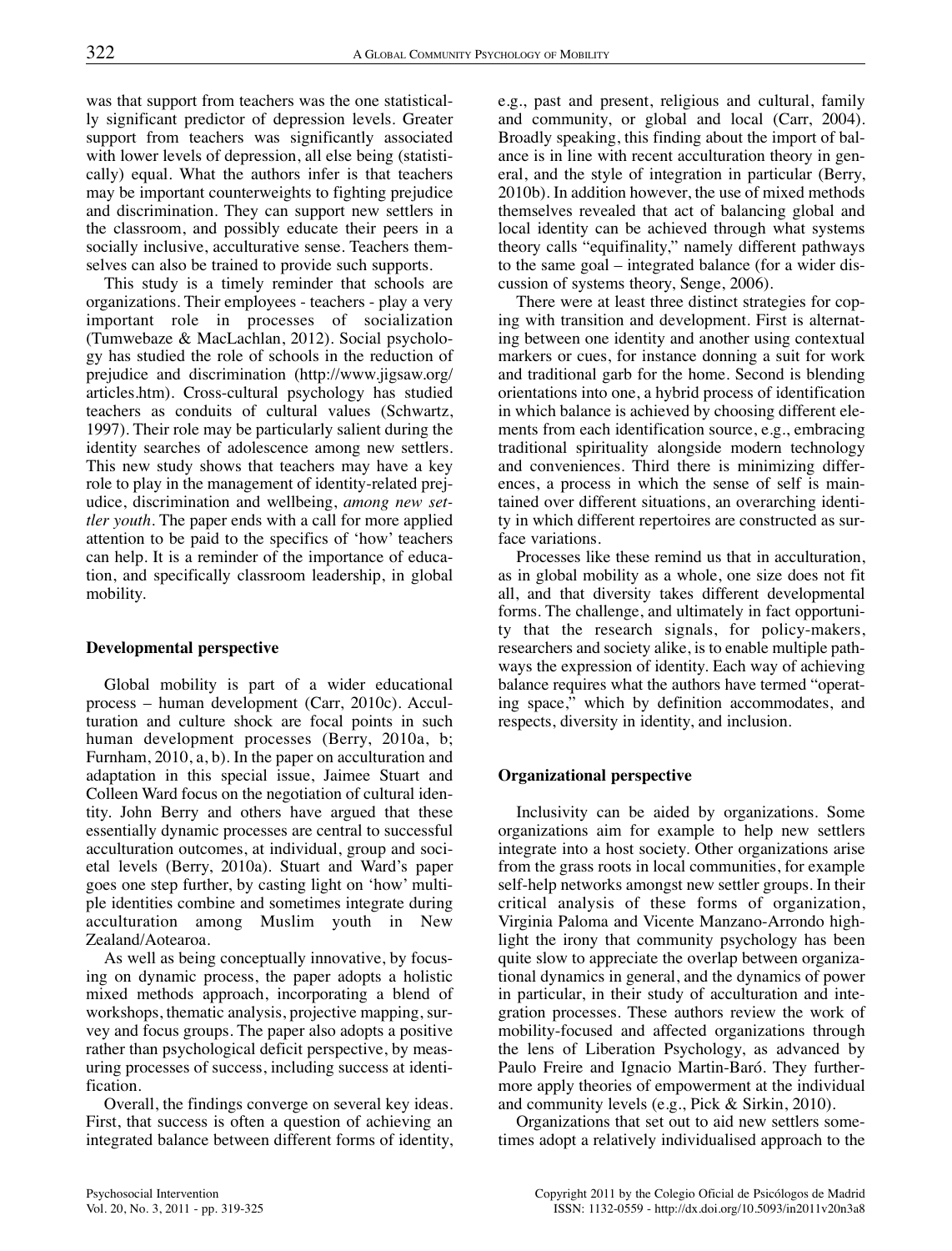empowerment process. The net result can backfire, insofar as the onus for change is placed on the individual not the system. In the process, these organizations can unwittingly promote the status quo, and separation rather than integration. Grass-roots organizations that focus on processes like problematization and conscientization, that include both new settler and local host communities, may fare better. Organizing into groups in general can enable empowerment processes, ultimately perhaps aiding community human development (Pick & Sirkin, 2010).

In Spanish society, new settler youth from Morocco have reportedly benefited from empowering training on how to access local resources, from celebrating their own culture alongside Spanish customs, from advocacy sessions, and through educational interventions to reduce prejudice in the local community itself. These are all examples of quite systemic considerations, not heavily individualized approaches (for more examples, see Hernández-Plaza et al, 2010). As the authors in this special issue point out, systemic approaches can help avoid the making of fundamental and cultural attribution errors (Maclachlan et al, 2010). This is partly because they do not over-focus attention on new settlers and their cultural backgrounds, at the expense of structural factors and inequalities. In that sense, the paper infers that we must go beyond cultural identity. We should focus on wider structural considerations; and in particular the balance of power relations between the two.

This is essentially an interdisciplinary approach, in which the *psychology of organization* has a role to play, in partnership with other disciplines and professions, and above all with the community - and community of practice - in which it works. The paper also takes us back full circle to the beginning of this commentary, with mobility in political perspective.

#### **Systems perspective**

A first rather obvious conclusion to draw from these studies is that they are bound together by multiple perspectives, which belong to multiple stakeholders. Stakeholder theory suggests that the more stakeholders are involved and invested in the global mobility process, the more successful mobility processes are likely to be, for all (Lefkowitz, 2012). The papers in this special issue enable us to appreciate the perspective of doctors who have left Africa in part because of political reasons; of communities who receive internal migrants from the rural heartlands of the People's Republic of China; of the general public in Moldova, who take a critical perspective towards human trafficking from their country; of students in educational institutions and the value they place on support from their teachers in Northern Italy; the perspective of Muslim youth in Aotearoa/New Zealand, and how they manage to strike a balance between one form of identity and the next – a developmental perspective; and finally, on how organizations can unintentionally prop up systems that make it harder for youth to successfully acculturate, because they let the system off the proverbial hook; versus others that align with grass roots perspectives, and speak truth to power.

A related theme in the papers, stemming logically from multiple perspectives and the consciousness of power, is that mobility processes are part of a multilevel system; and that it would be a fundamental error to focus on any one, e.g., psychological level, to the occlusion of others. This special issue avoids that trap. It takes us from structural motives for brain drain, social networking and inter-community relations to educational, developmental and organizational interventions. This is a systemic analysis. All stakeholders have a role to play, and a contribution to make. More than that however, the issue gets to grips with the problem of levels in systems theory: Brain drain is not just about macro-level salary differences between one country and the next. Migrants are not homogenous but diverse, with layers of relationships between them and with the wider community. The reasons for trafficking are both macro, such as economic depression, and micro, such as greed or corruption. Teachers are nested in schools as well as classrooms. Equifinality within acculturation styles suggests that new settlers identify with multiple groups, at multiple levels, in different social contexts. And strategies for community integration will not work unless all sides are involved, along with a range of stakeholder groups from majority, minority, and a range of academic research traditions.

Finally, and for me perhaps the most striking resonance in the set of papers as a gestalt – a key binding factor – is their innovative and shared recognition about the importance of organizations, including of course organisational psychology. Brain drain is partly motivated by resource shortages; and by breached psychological contracts in the health system, and organizations, in sub-Saharan Africa. A key differentiator of new settler groups in China is related to occupational and organizational networks, career capital acquired through education, in regard to aspirations about finding decent work, in an organization. Traffickers will sell their wares on the promise of better employment, of decent wages in the new location, even though the truth is often horribly different. Schools are organizations, and teachers are doing a pivotal job - for the community at large, and for its older and newer residents. Contexts for identity transitions, in Aotearoa/ New Zealand, are often related to going to work, donning office norms and so on; and bringing the self home to a different, but not necessarily incompatible set of beliefs and customs. Work-Life balance is a metaphor that may apply to acculturation as well as to work generally – at least in some settings. And lastly,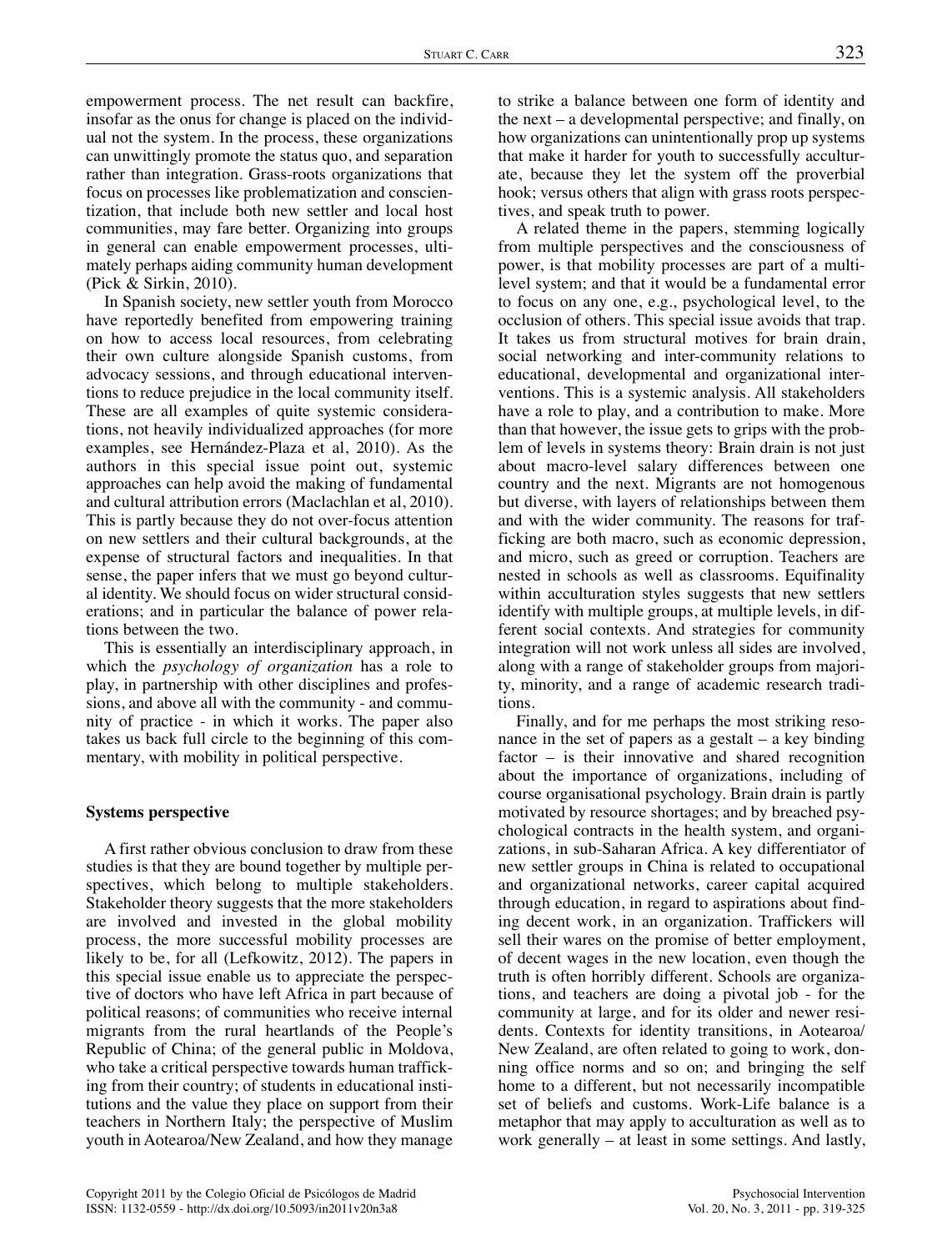we have seen how communities are organizations just as organizations are communities.

This intersection between work and community psychology is, for me, the highlight of the special issue, and a domain in which the contributors in this volume, and their scholarly editors, lead the field.

### **Where to Next?**

Psychology does not have a stellar track record at establishing credibility with policy-makers and local community stakeholders, including in the field of global mobility (Carr, 2010c). The papers in this special issue are focused on the applied edges of evidencebased practice. They make some very promising suggestions about how to apply psychology more. Nevertheless there remains a great task before us al, as a discipline and as a profession: Communicating with a wider range of stakeholders; breaking down the stereotypes about psychology that impede credibility and connectivity; and becoming much more interdisciplinary. In the final analysis, evidence-based practice may not be enough on its own. We may need a lot more (a) political engagement, (b) organizational nous, and (c) social advocacy. These papers are promising starts in that new direction.

#### **References**

- Ager, W. & Ager, A. (2010). The psychology of enforced mobility. In S. C. Carr (2010). *The psychology of global mobility* (pp. 151-172). New York NY: Springer.
- Berry, J. W. (2010a). Mobility and acculturation. In S. C. Carr (Ed.), *The psychology of global mobility* (pp. 193- 210). New York: Springer.
- Berry, J. W. (2010b). Intercultural relations and acculturation in the Pacific region. [Special Section: Cultural Diversity across the Pacific]. *Journal of Pacific Rim Psychology, 4*(2), 95-102.
- Berry, M., Reichman, W., MacLachlan, M., Klobas, J., Hui, H. C., & Carr, S. C. (2011). Humanitarian Work Psychology: The Contributions of Organizational Psychology to Poverty Reduction. *Journal of Economic Psychology*, *32*, 240-247.
- Brown, R. & J. Connell (2004). The Migration of Doctors and Nurses from South Pacific Island Nations. *Social Science and Medicine*, 58, 2193–2210.
- Carr, S. C. (Ed.). (2010a). *The psychology of global mobility*. New York: Springer.
- Carr, S. C. (2010b). Global mobility and local economy: It's work psychology, stupid. In S. C. Carr (Ed.), *The psychology of global mobility* (pp. 125-150). New York: Springer.
- Carr, S. C. (2010c). Introduction to the psychology of global mobility. In S. C. Carr (Ed.), *The psychology of global mobility* (pp. 1-19). New York: Springer.

Furnham. A. (2010a). Human mobility in a global era. In S.

C. Carr (Ed.), *The psychology of global mobility* (pp. 23- 46). New York: Springer.

- Furnham. A. (2010b). Culture shock: Literature review, personal statement and relevance for the South Pacific. *Journal of Pacific Rim Psychology, 4*(2), 87-94. Special Section: Cultural Diversity across the Pacific.
- Hernández-Plaza, S., García-Ramírez, M., Camacho, C., & Paloma, V. (2010). New settlement and wellbeing in oppressive contexts: A liberation psychology approach. In S. C. Carr (Ed.), *The psychology of global mobility* (pp. 235-256). New York: Springer.
- Inkson, K. & Thorn, K. (2010). Mobility and careers. In S. C. Carr (Ed.), *The psychology of global mobility* (pp. 259- 278). New York: Springer.
- International Association for Migration. (IOM). (2009). *World Migration Report 2008: Managing labour mobility in the evolving global economy*. Geneva: IOM.
- Jackson, D. J. R., Carr, S. C., Edwards, M. E., Thorn, K., Allfree, N., Hooks, J. J., & Inkson, K. (2005). Exploring the dynamics of New Zealand's talent flow. *New Zealand Journal of Psychology*, *34*(2), 110-116.
- King, R., Skeldon, R., & Vullnerati, J. (2008). *Internal and international migration: Bridging the theoretical divide*. Sussex, UK: Sussex Centre for Migration Research.
- Lefkowitz, J. (2012). From humanitarian to humanistic psychology: The morality of business. In S. C. Carr, M. MacLachlan, & A. Furnham (Eds.), *Humanitarian work psychology*. London: Palgrave-Macmillan. In press.
- MacLachlan, M., Carr, S. C., & McAuliffe, E. (2010). *The aid triangle: Recognizing the human dynamics of dominance, justice and identity*. London: Zed Books.
- MacLachlan, M., Mannan, H., & McAuliffe, E. (2011). Staff skills not staff types for community-based rehabilitation. *Lancet, 399,* 1988-1989.
- Marsella, A. J. (1998). Toward a "global community psychology": Meeting the needs of a changing world. *American Psychologist, 53*(12), 1282-1291.
- Marsella, A. J. & Yamada, A. M. (2010). Culture and psychopathology: Foundations, issues, direction. *Journal of Pacific Rim Psychology, 4*(2), 103-115. Special Section: Cultural Diversity across the Pacific.
- Maynard, D. C., Ferdman, B. M., & Holmes, T. R. (2010). Mobility and inclusion. In S. C. Carr (Ed.), *The psychology of global mobility* (pp. 211-234). New York: Springer.
- Miller, K. E. (2010). Mixed-methods approaches to contextually-grounded research in settings of armed conflict and natural disaster. In S. C. Carr (Ed.), *The psychology of global mobility* (pp. 47-60). New York: Springer.
- Narayan, P. K. & Smyth, R. (2003). The determinants of immigration from Fiji to New Zealand: An empirical reassessment using the bounds testing approach. *International Migration, 41*, 33-56.
- Nickerson, R. S. (1999). How we know—and sometimes misjudge—what others know: Imputing one's own knowledge to others. *Psychological Bulletin, 125*, 737-759.
- Ndjonkou, D. (2008). Achieving "decent work" in the world: The role of the International Labour Organization (ILO) and potential for I/O contributions. *The IAAP Bulletin:*